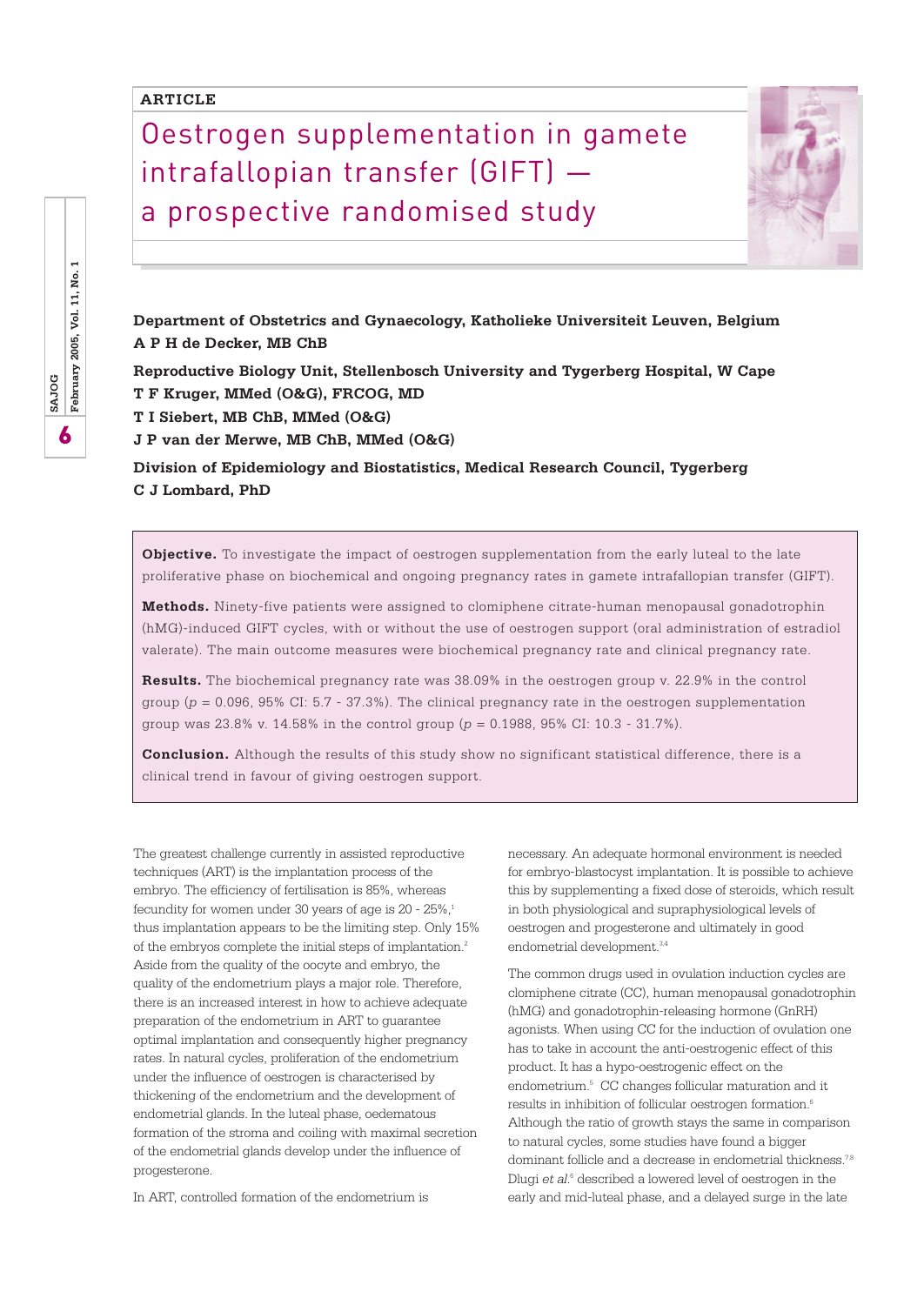luteal phase. There can also be a suboptimal receptivity in the endometrium when using CC for ovarian stimulation.<sup>9</sup> Although addition of oestrogen will not change the endometrial thickness,<sup>10</sup> it might change its functional capacity.3 A recent study by Weigert *et al*. <sup>11</sup> proved the benefits of using CC in combination with recombinant follicle-stimulating hormone (FSH) and recombinant luteinising hormone (LH) as first-line treatment for induction of superovulation.

Not much is known about oestrogen supplementation for endometrial support. Prospective randomised studies on this subject mostly investigated oestrogen supplementation during the luteal phase only.<sup>9,12-14</sup> One can assume that this is too late for adequate preparation or could even have caused a luteolytic effect.<sup>13</sup>

Our aim was to investigate the supplementation of oestrogen during the follicular and luteal phase of the stimulated cycle, when using a CC protocol in combination with hMG in GIFT cycles and to monitor the eventual effect on the pregnancy rate.

### Materials and methods

The study took place in the Reproductive Biology Unit, Department of Obstetrics and Gynaecology, Stellenbosch University and Tygerberg Hospital, over a period of 22 months (January 2001 - November 2002). The main indications for GIFT were unexplained infertility, ovulatory dysfunction and endometriosis. A total of 90 patients participated in the study and were randomly divided into two groups. Group A received estradiol valerate (Progynova, Shering, oral tablets 2 mg) during ovarian stimulation; group B received no oestrogen support. The mean age of patients enrolled in the study was similar in both groups (group A 33.24 and group B 32.94 years). Informed consent was obtained from all the patients.

Group A received oestrogen supplementation by oral administration of estradiol valerate. The dose given was 2 mg daily. When the endometrial thickness measured on day 9 of the cycle was below 7 mm, a supplement of 2 - 4 mg daily was added. The initial supplementation was given from day 3 of the stimulated cycle until pregnancy or onset of menstruation. Both groups received luteal support with vaginally administered progesterone (Cyclogest, 200 mg twice daily) from the day of the GIFT procedure. A biochemical pregnancy was diagnosed by the presence of ß-hCG in the woman's serum on day 12 with a significant rise over the 4 days following the GIFT procedure (doubling every 48 hours). The clinical pregnancy rate was diagnosed by ultrasound (live fetus of minimum 12 weeks' gestation). Stimulation of ovulation was achieved by administration of 100 mg of CC from day 3 to day 7 of the cycle. The patient received 2 ampoules of hMG every second day, starting from day 4 of the cycle (Perganol, Serono 75 U FSH/75 U LH). When the dominant follicle reached 18 mm and at least 2 other follicles 16 mm or more, hCG (5 000 - 10 000 IU) was administered to trigger ovulation.

The GIFT procedure took place 36 hours after hCG

administration. Laparoscopy and follicle aspiration were done under general anaesthesia. The maturity of the oocytes retrieved was determined according to the criteria of Veeck<sup>15</sup> as being either metaphase I or II. Three metaphase II oocytes were transferred with spermatozoa by means of a catheter into the fallopian tubes (2 cm from the fimbrial end). Between 500 000 and 750 000 sperm per oocyte were transferred into each patient.

Statistical analysis was performed using Student's *t*-test to compare the age of the patients in both groups. Fisher's exact test was used to compare the outcome of pregnancy. A *p*-value of < 0.05 was considered significant. The biochemical pregnancy rate was measured according to maternal serum ß-hCG level.

#### Results

The mean age was comparable in both groups: group A  $33.24 \pm 3.35$  standard deviation (SD) versus group B 32.94  $\pm$ 3.51 SD  $(p = 0.69)$ . Biochemical pregnancy rates were 38.09% in group A and 22.9% in group B (Table I). Clinical pregnancy rates were 23.8% in group A and 14.85% in group B (Table II). The Fisher's exact test for the one-sided hypothesis was not significant for biochemical pregnancy (*p* = 0.096, 95% CI: 5.7 - 37.3%) or for clinical pregnancy (*p* = 0.1988, 95% CI: 10.3 - 31.7%).

| Table I. |                    | Biochemical pregnancy rate (BPR) in<br>the oestrogen supplementation group<br>$(A)$ and control group $(B)$ |                                                  |       |  |
|----------|--------------------|-------------------------------------------------------------------------------------------------------------|--------------------------------------------------|-------|--|
| Group    | No. of<br>patients | Age (yrs)                                                                                                   | <b>Biochemical</b><br>pregnancy $(N)$ BPR $(\%)$ |       |  |
| А        | 42.                | 33.24 (3.35)                                                                                                | 16                                               | 38.09 |  |
| R        | 48                 | 32.94 (3.51)                                                                                                | 11                                               | 22.9  |  |

| Table II. |          | Clinical pregnancy rate (CPR) in the<br>oestrogen supplementation group (A)<br>and control group (B) |                              |       |  |
|-----------|----------|------------------------------------------------------------------------------------------------------|------------------------------|-------|--|
| No. of    |          |                                                                                                      | Clinical                     |       |  |
| Group     | patients | Age (yrs)                                                                                            | pregnancies $(N)$ CPR $(\%)$ |       |  |
| А         | 42.      | 33.24 (3.35)                                                                                         | 10                           | 238   |  |
|           |          | 32.94 (3.51)                                                                                         |                              | 14 85 |  |

## **Discussion**

In our study we wished to investigate whether the supplementation of oestrogen from the early proliferative phase to the late secretory phase would improve the endometrial environment for embryo implantation and thus the pregnancy rate in CC-hMG-stimulated GIFT cycles. This experimental prospective randomised study included 90 patients.

Our results showed a higher pregnancy rate in the group where supplementation was given (biochemical pregnancy rate group A 38.09% v. group B 22.9%, clinical pregnancy rate group A 23.8% v. group B 14.58%), but these findings